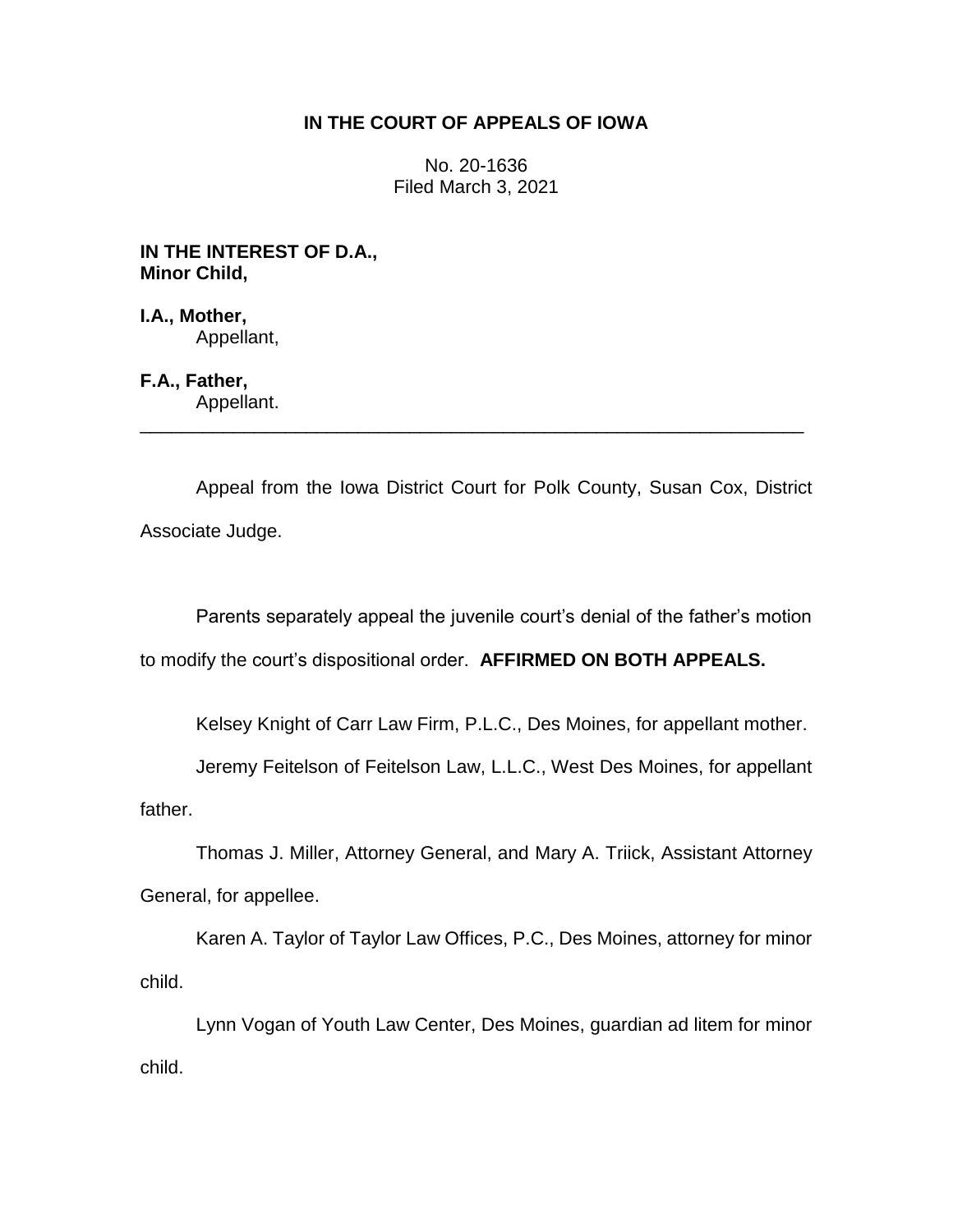Considered by Bower, C.J., Schumacher, J., and Potterfield, S.J.\*

\*Senior judge assigned by order pursuant to Iowa Code section 602.9206 (2021).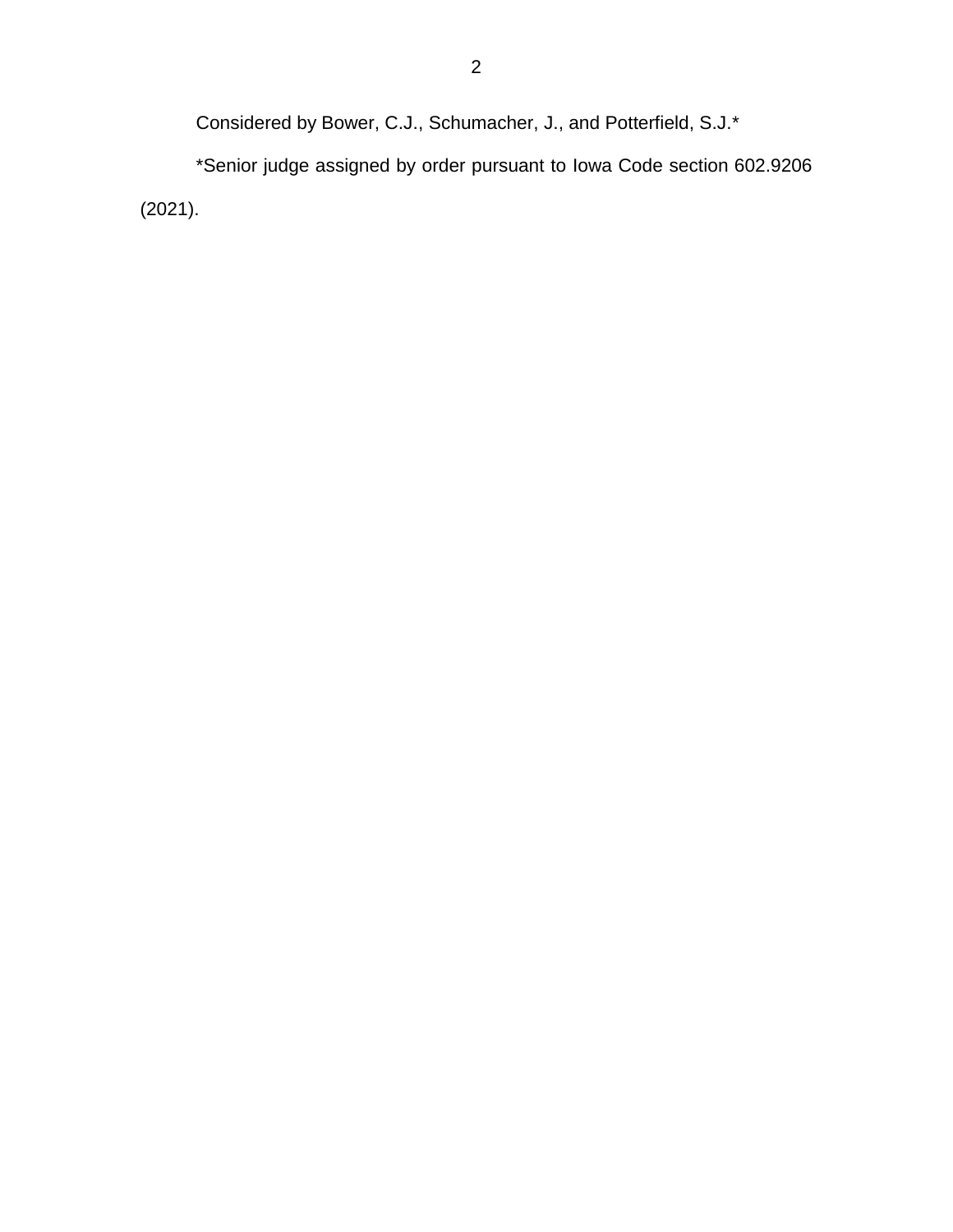## **POTTERFIELD, Senior Judge.**

 $\overline{a}$ 

D.A. is the teenaged child of the mother and father<sup>1</sup>; she was removed from the parents' care in December 2019. In May 2020, the father filed a motion to modify the dispositional order, asking the court to end D.A.'s out-of-home placement and return her to the family home. The juvenile court denied the motion, and the parents separately appeal. They assert there has been a material and substantial change in circumstances and circumstances in Iowa Code section 232.103(4) (2019) exist so modification of the dispositional order is appropriate. They also contend returning D.A. to their care is in her best interests.

<sup>&</sup>lt;sup>1</sup> D.A. and her family are Syrian nationals who came to the United States as refugees in 2016. The parents do not speak English, and the children have sometimes been used as informal interpreters when service providers drop in. Whether due to the language barrier, lack of official paperwork such as birth certificates, or an actual intent to deceive, there are inconsistencies in the record that we cannot resolve.

For instance, it is unclear whether D.A. was born in January 2004 or 2006. At one point, the court specifically corrected the record to change D.A.'s listed birth date from 2006 to 2004. But it seems D.A. continued to report her birth year as 2006, and the clinical psychologist who completed her psychological evaluation in early 2020 noted D.A. "appeared to be her stated age" of fourteen. Plus another child in the family is listed as having a birth date of May 2004.

Additionally, D.A. told the same psychologist that her biological father died when she was young and the father involved in these proceedings is her stepfather. The mother denies this claim. As far as we can tell, D.A.'s statement was generally disregarded; paternity testing was not completed and everyone proceeded under the assumption the father is the biological father.

We do not presume the narrative and information provided by the parents are reliable. The father pled guilty to two counts of immigration fraud in May 2018 based on providing false information as part of his refugee application. His absence from the family home throughout most of these proceedings was due to these convictions and his resulting sentence. Throughout his time in jail, it was reported the father and rest of the family were at an ongoing risk of being deported due to their loss of refugee status. It was also reported the father would likely be killed if he was deported to Syria.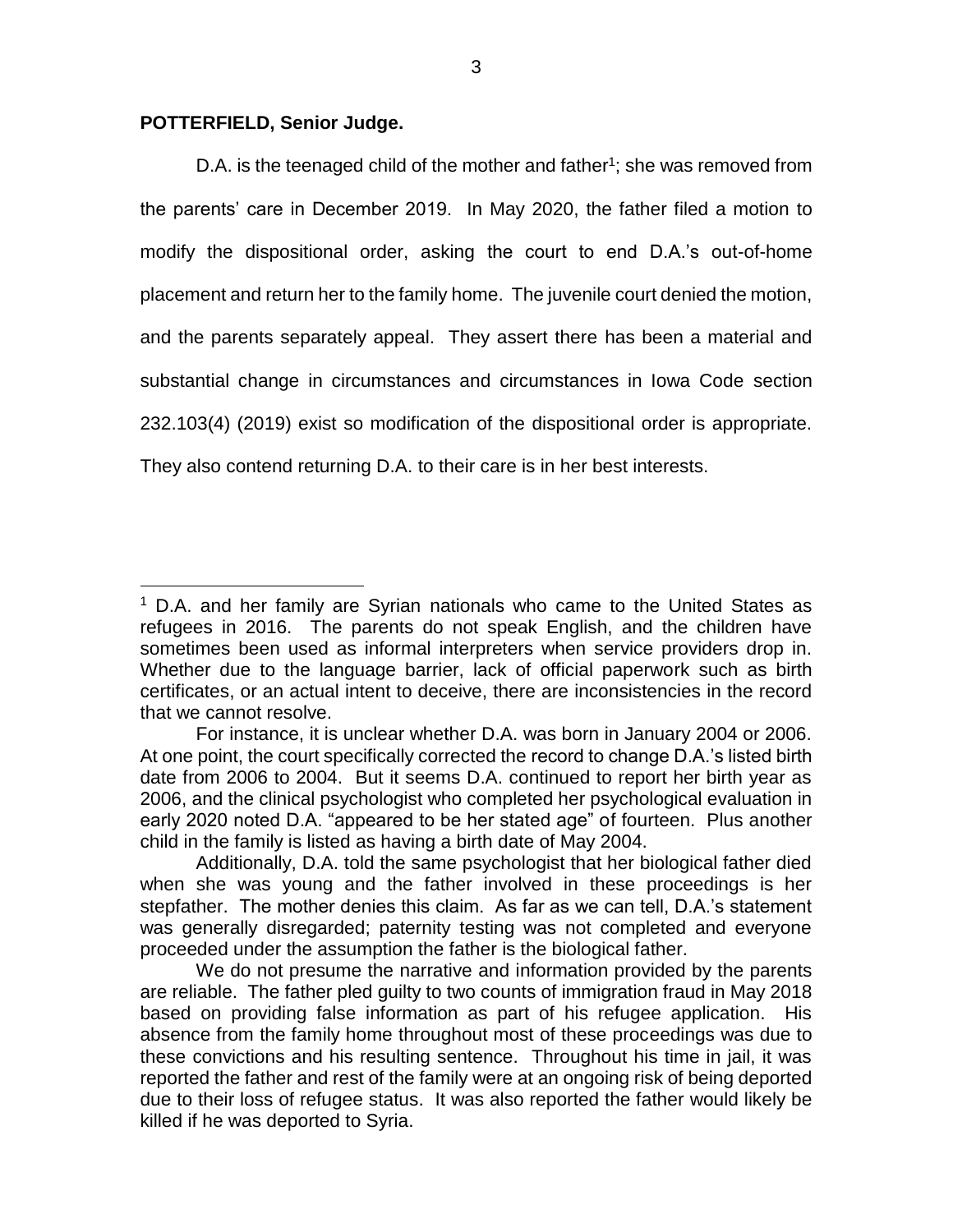## **I. Background Facts and Proceedings.**

In May 2019, D.A. expressed suicidal ideation. At the time, the father was being held in jail by Immigration and Customs Enforcement (ICE) and was expected to be deported. The mother, who was then the sole caretaker for D.A. and her six siblings, took some steps to get D.A. mental-health treatment but allowed D.A. to quit an intensive outpatient program against medical advice and did not require her to follow through with other mental-health therapy or treatment. The Iowa Department of Human Services (DHS) was already involved with the family due to the family's needs regarding inappropriate discipline (including physical abuse), mental-health treatment, appropriate supervision, and school truancy.

In July, D.A. was adjudicated a child in need of assistance (CINA) pursuant to Iowa Code section 232.2(6)(f). The court determined D.A. was a child "in need of medical treatment to cure or alleviate serious mental illness or disorder, or emotional damage as evidenced by severe anxiety, depression, withdrawal, or untoward aggressive behavior toward self or others and whose parent, guardian, or custodian is unwilling to provide such treatment." Iowa Code § 232.2(6)(f). She remained in her parents' custody and living in the family home.

In the months following adjudication, D.A. ran away from home and was twice reported as a missing person. Both times, D.A. was away from home multiple days before returning. According to the court appointed special advocate, after the first instance, D.A. threatened to run away again "the next time her mom hits her or raises her fist." D.A. did not consistently engage in therapy and was resistant to attending. The mother was not supportive of mental-health treatment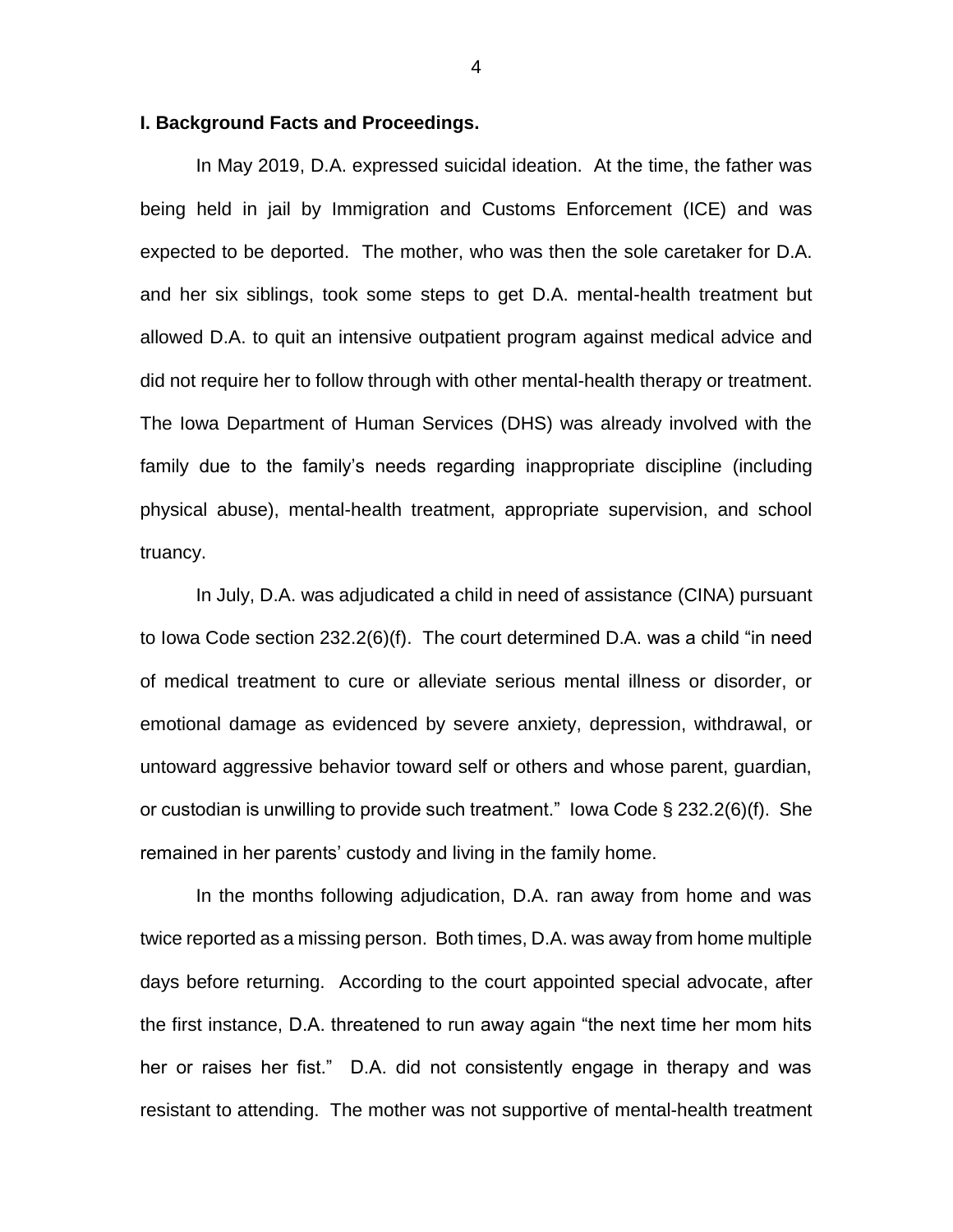for D.A. and, at times, denied she needed it. D.A. also had issues with school both failing to attend and fighting with peers while there.

D.A. was admitted to the behavioral health unit of a local hospital following an altercation with the mother a few days before the dispositional review hearing on December 2. While hospitalized, D.A. reported physical and emotional abuse from her mother. She was given a provisional diagnosis of adjustment disorder and began taking medications for her depressive symptoms and anxiety. The hospital recommended D.A. go to a foster home after her discharge so she could continue to receive mental-health treatment and work on relationship issues with her mother. Following the December 2 hearing, the juvenile court removed D.A. from the parents' care and custody "due to [her] safety and [mental health] needs going unmet." It noted that "extensive efforts" were "made over [m]any months to try and keep [D.A.] safe with her family and her home" but "it just [had not] proven viable." DHS was ordered to determine a placement commensurate with D.A.'s needs after her release from the hospital.

A week later, while D.A. remained in the hospital, the mother called and told D.A. one of her brothers had been stabbed near his heart. In two follow-up calls to D.A., the mother reported similar information.<sup>2</sup> But later, with the help of a social worker, D.A. learned her brother had not been stabbed and was alive and well. A week after that, D.A. reported to a social worker that she expressed interest to her

 $2$  The mother denied she said this to D.A. But a social worker at the hospital wrote a letter to the court that indicated the worker "observed [D.A.] speaking with her mother on the phone" and saw D.A. "have a genuine response to this information, begin to cry and yell, and enter into a panic attack after hanging up the phone."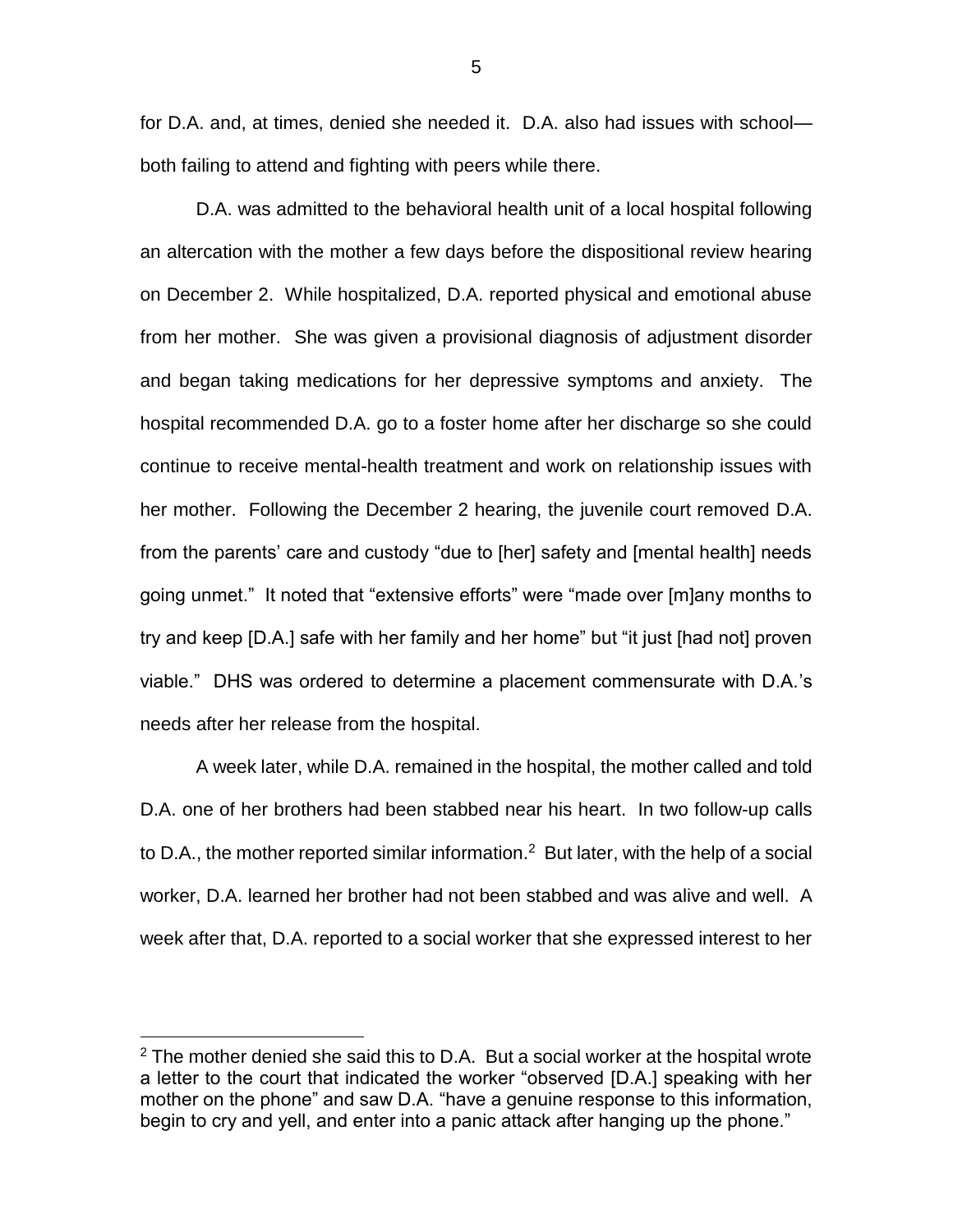mother about the foster family she would be placed with after her discharge and her mother responded, "I wish you were dead."

After D.A.'s discharge from the hospital in mid-December, she was placed in a shelter while DHS attempted to locate a foster home for her. Within a short time of her arrival, D.A. ran away twice and was in an altercation with another girl in the shelter. After one of her elopements, D.A. assaulted a police officer who was attempting to return her to the shelter. D.A. also incurred shoplifting charges while she was on the run from the shelter. As a result, D.A. spent a couple of days in a juvenile detention center. She was back in the shelter only two days before being taken back to the detention center after assaulting another resident at the shelter. Beginning January 4, 2020, D.A. spent a little over two months in juvenile detention before going into foster care on March 8.

D.A. underwent a psychological evaluation in March, and the psychologist's report was available shortly before the dispositional review hearing in April. The clinical psychologist who met with D.A. diagnosed her with other specified trauma and stressor related disorder, oppositional defiant disorder, and adjustment disorder with anxiety and depressed mood. He recommended D.A. participate in individual psychotherapy "to help with symptoms related to mood and acting out behavior" and noted she needed professional help with regulating her emotions and gaining skills to manage interpersonal relationships. Additionally, the psychologist advised, "Structural behavior planning should occur in either foster care or placement. She will need to be told and reminded of expectations, rules, and potential consequences."

6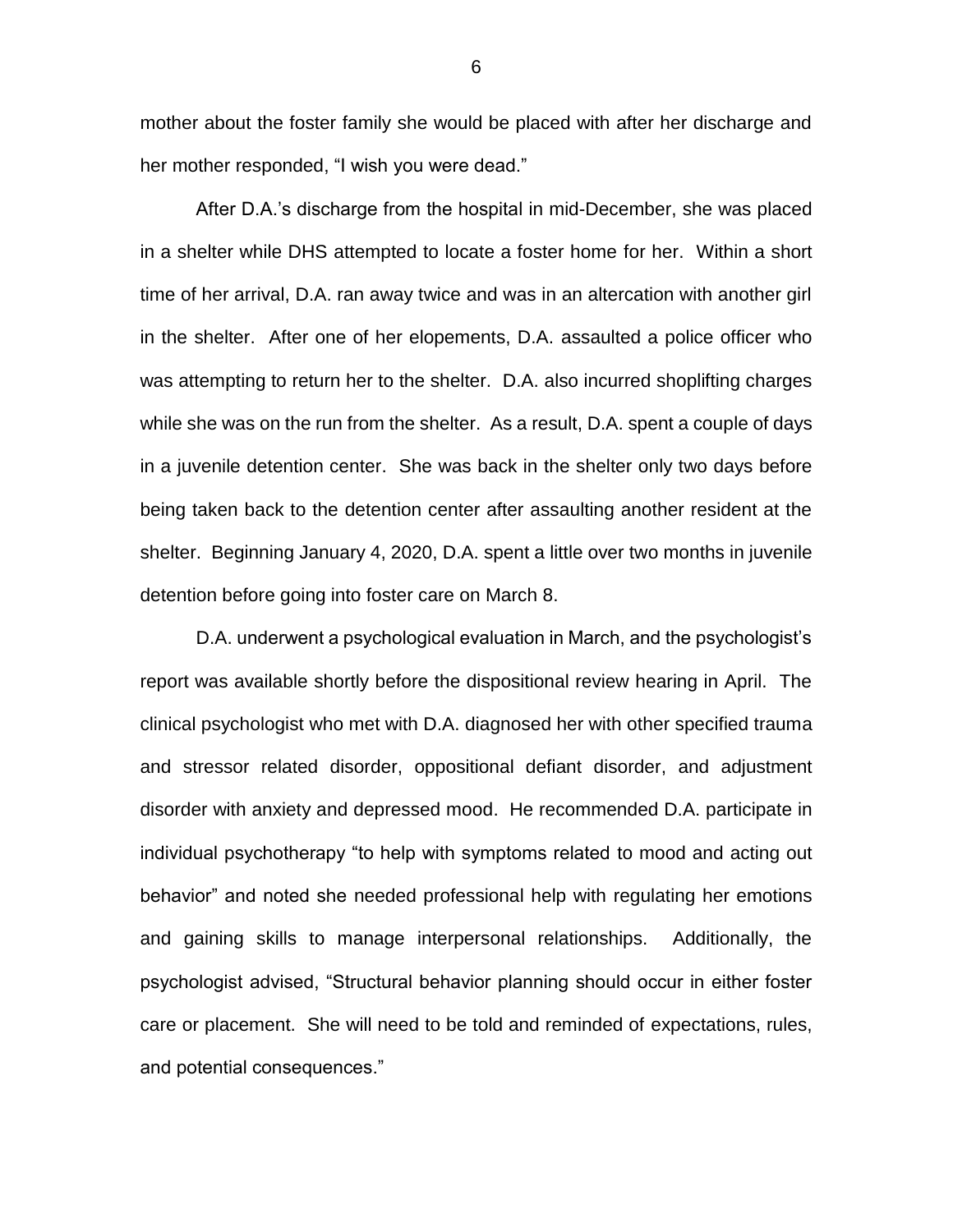A dispositional review hearing took place on April 22. While the mother expressed that she wanted D.A. to be returned home, the court noted the mother's inconsistent testimony about D.A. needing and receiving mental-health therapy. The mother also testified she did not want D.A. to take medication. The social worker testified that DHS had been recommending therapy since April 2019 and had tried to help the mother and D.A. attend by providing protective daycare for the other children so the mother would be free, teaching the mother how to use the public bus system, and setting up individual transportation for the appointments when the mother refused to use the bus. Still, the mother and D.A. only went to one or two appointments, reporting they were busy or forgot when missing the rest.<sup>3</sup> Considering these things and focusing on the psychologist's recommendations for D.A., the court confirmed D.A.'s out-of-home placement, stating:

Placement outside the parental home is necessary because continued placement in or a return to the home would be contrary to the child's welfare due to unresolved mental health and stability concerns that continue to exist. With the COVID-19 pandemic, the Department (and [juvenile court services]) would not be able to provide intensive supervision and supportive services if [D.A.] were returned home today. [D.A.] has been making progress in the foster home but has only been there about six weeks and needs to show consistent improvement and stability. Both [D.A.] and her family have had six months of chaos,<sup>[4]</sup> leading to hospitalizations, shelter stays, detention stays, and now placement in an enhanced foster home. Instantly returning [D.A.] to the family home without any sort of transition planning or supportive services in place would not be in her best interest.

<sup>&</sup>lt;sup>3</sup> We do not have a transcript of this hearing. These facts are taken from the juvenile court's written ruling filed on April 22, 2020, which included findings of fact detailing the testimony the court heard.

<sup>&</sup>lt;sup>4</sup> The family moved homes a number of times, including switching school districts two or three times.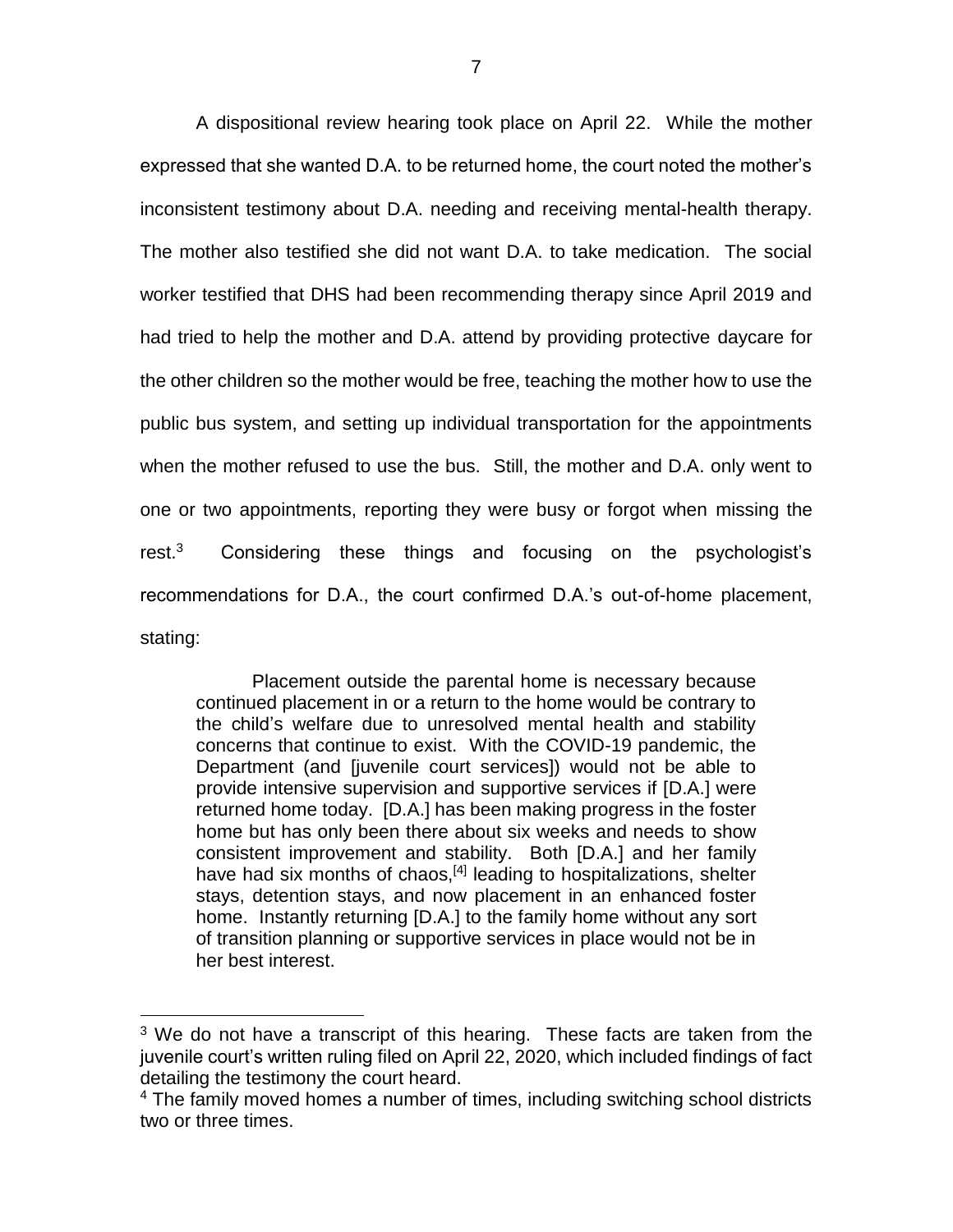On May 29, the father filed a motion to modify D.A.'s out-of-home placement. He asserted he had been recently released from ICE's custody after spending two years incarcerated by the federal government and would be living in the family home as "deportation back to Syria [was] not allowed at [the] time." The father maintained the return of the family to a two-parent home would "allow for additional supervision of the minor child and make participation in required services easier for the family to comply with."

At a September hearing, the court considered the father's motion contemporaneously with a dispositional review hearing. 5 The father testified he would ensure D.A. went to school and her visits with doctors if she was returned to the parents' custody. He also testified he had videos showing D.A. smoking cigarettes, drinking alcohol, and illegally driving a vehicle so he questioned whether she was being properly cared for and supervised in her current foster home. On cross-examination, the father agreed D.A. has mental-health struggles but denied D.A. has anxiety, depression, or lack of confidence and said he thinks the therapist is wrong in making those diagnoses. He also said he would attend therapy with D.A. but stated he wanted to do it "to show DHS that [D.A.] is just a normal individual" and "there's nothing wrong with her." The father admitted that since shortly after he returned to the family home, he refused to work with or allow into the home the family's long-term case worker, the service provider, and the Refugee Immigrant Guide. He testified he would work with the organizations but

<sup>&</sup>lt;sup>5</sup> Between May 29 and the September 15 hearing, D.A.'s case was assigned to a different judge and the father's attorney withdrew, which required a new attorney be appointed for him.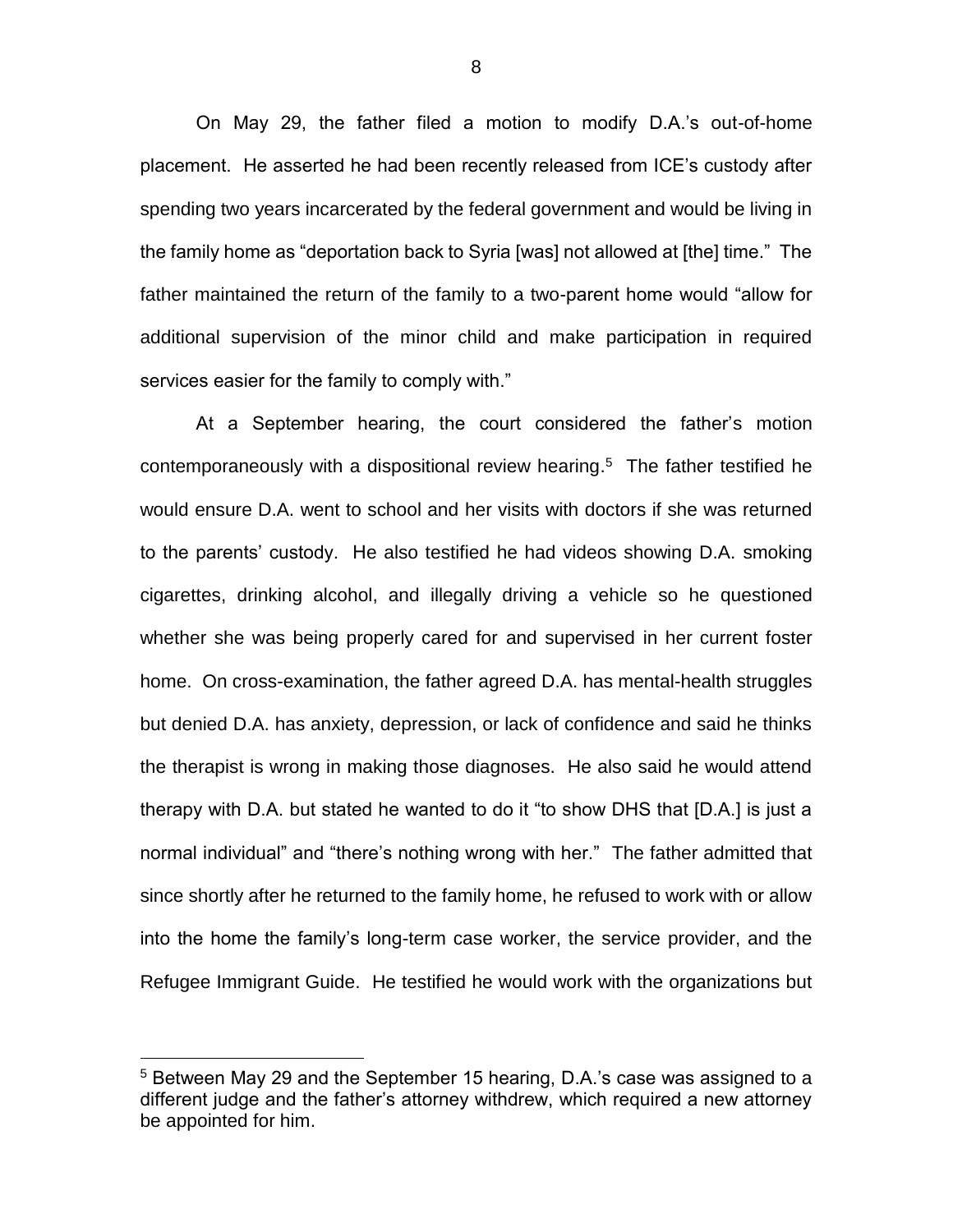refused to work with those three individuals because he "consider[s] these three like a Mafia." The father was also asked about an August incident at the family home when a neighbor called the police and reported the father had hit the mother and one of the children, giving the child a bloody nose. DHS issued a founded child-abuse report after investigating the incident. The father denied hitting the mother or the child.

D.A. also testified at the September hearing. She reported therapy was going well and she had been able to show some change in her behaviors since being placed in her current foster home in June. D.A. expressed an interest in being adopted by her foster family, stating she "felt loved. And I started doing school. And I stopped fighting, and I . . . stopped doing the negative stuff, and I just changed myself." When asked if she had concerns about returning to her family home, D.A. replied, "Nothing's going to change. . . . Like, I'm pretty sure if I go back home, . . . . I'm going to be back to the old me, and I don't want that." D.A. testified, "[W]hat's best for me is adoption."

The juvenile court denied the father's motion and confirmed D.A.'s out-ofhome placement "due to the parents' inability/unwillingness to meet [D.A.'s] basic safety needs." The mother and father separately appeal.<sup>6</sup>

 $6$  The father's motion to modify disposition asserts the mother "supports this motion." The mother did not contradict the father's assertion but also never filed her own motion or stated on the record she was joining the father's. The mother's attorney was present at the September hearing, which took place online due to COVID-19, but the mother was silent and, it seems, may not have been present or participating. After the father was asked about the police coming to the home due to allegations he hit the mother and a child, the interpreter informed the court the father was "calling in his daughter and wife to testify." The court stopped the father, telling him, "No, we're not doing that. . . . You're under oath. You're being asked questions."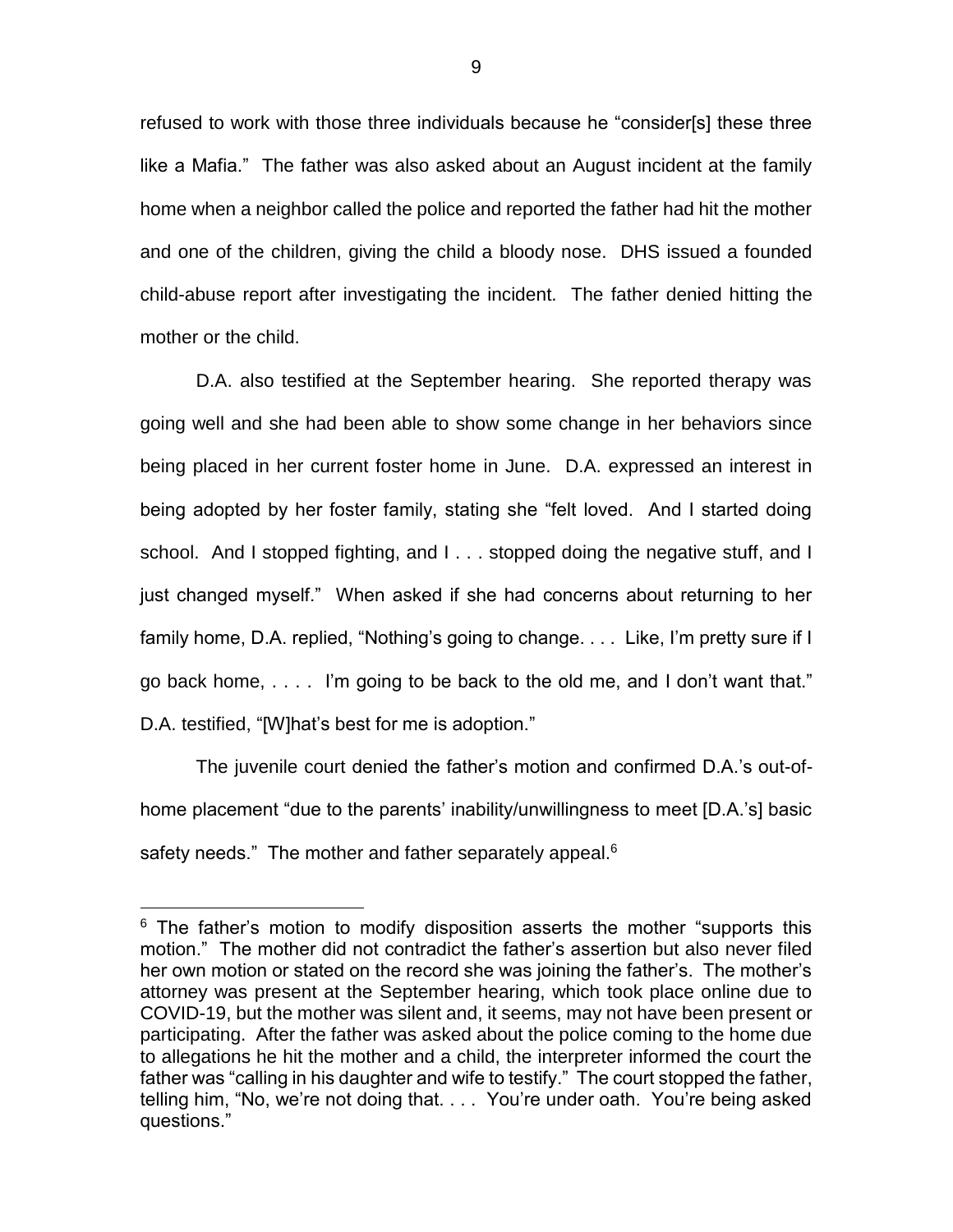$\overline{a}$ 

As the mother and father recognize, our court has questioned what must be shown before a dispositional order may be modified. In the past, we held "a party seeking modification of the custody provisions of a prior dispositional order must show the circumstances have so materially and substantially changed that the best interest of the child requires such a change in custody." *In re C.D.*, 509 N.W.2d 509, 511 (Iowa Ct. App. 1993). Some of our more recent case law has called that standard into question. *See, e.g.*, *In re A.J.*, No. 16-1954, 2017 WL 1278366, at \*3 (Iowa Ct. App. Apr. 5, 2017). And panels of this court have concluded it is unnecessary to show a material and substantial change in circumstances because section 232.103 does not require it. *See, e.g.*, *In re C.P.*, No. 16-1459, 2016 WL 6269941, at \*3 (Iowa Ct. App. Oct. 26, 2016); *In re K.S.-T.*, No. 14-0979, 2014 WL 5865081, at \*4 (Iowa Ct. App. Nov. 13, 2014). Under section 232.103(4):

The court may modify a dispositional order, vacate and substitute a dispositional order, or terminate a dispositional order and release the child if the court finds that any of the following circumstances exist:

a. The purposes of the order have been accomplished and the child is no longer in need of supervision, care, or treatment.

b. The purposes of the order cannot reasonably be accomplished.

c. The efforts made to effect the purposes of the order have been unsuccessful and other options to effect the purposes of the order are not available.

d. The purposes of the order have been sufficiently accomplished and the continuation of supervision, care, or treatment is unjustified or unwarranted.

Under these circumstances, where the parents are living and parenting together and make virtually identical arguments on appeal, we presume the mother did enough to preserve the issues raised in her appeal.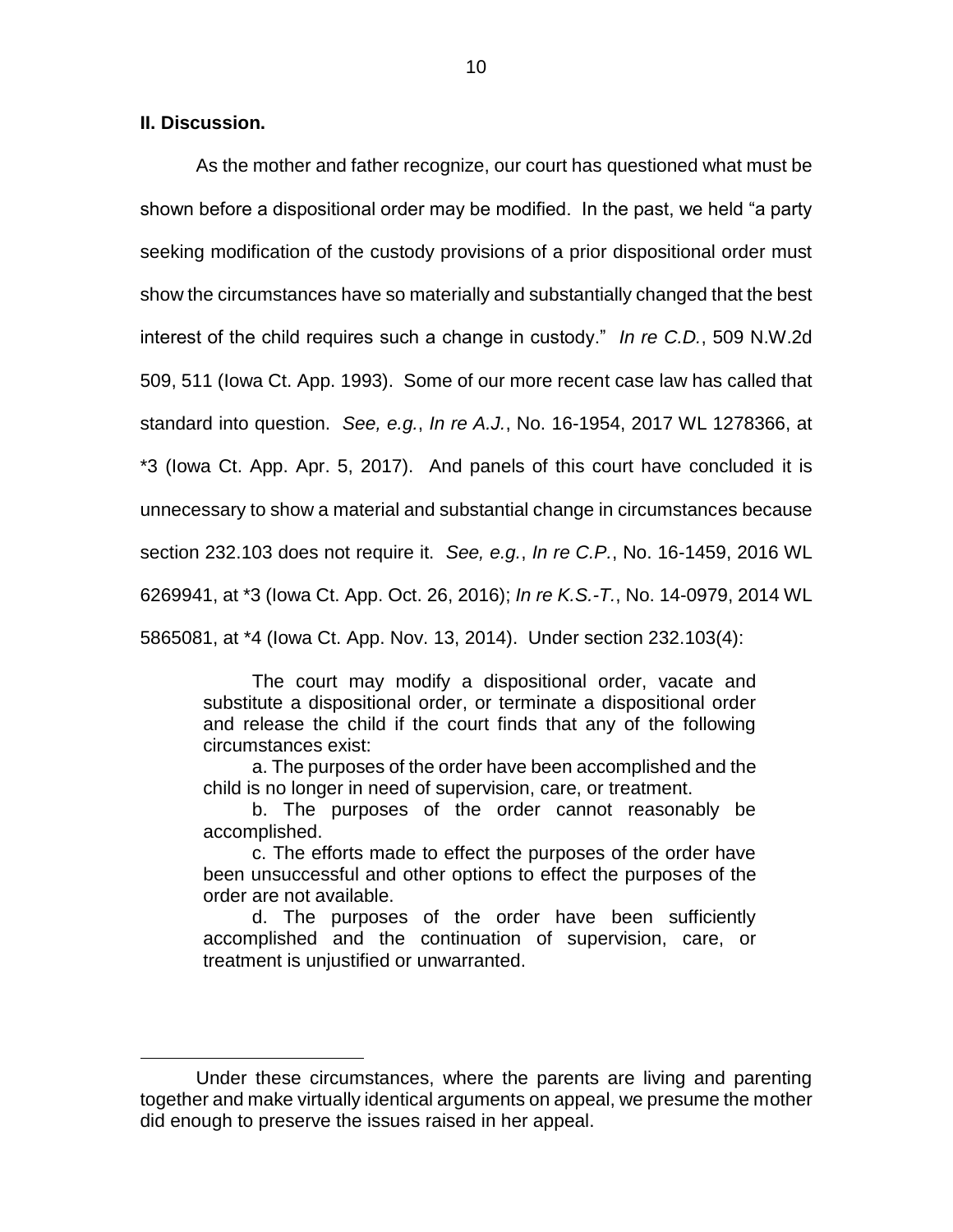Here, the mother and father attempt to meet both standards. They each argue the father's return to the family home and ability to help care for the children and engage them in services is a material and substantial change in circumstances. They also assert "the purposes of the order have been accomplished and the child is no longer in need of supervision, care, or treatment" and "the continuation of supervision, care, or treatment is unjustified or unwarranted." *See* Iowa Code § 232.103(4)(a), (d). The parents also point to section 232.102(9), which provides that at a dispositional review hearing, "[t]he placement shall be terminated and the child returned to the child's home if the court finds by a preponderance of the evidence that the child will not suffer harm in the manner specified" in the CINA adjudication section.

Here, "[a]s in all juvenile proceedings, our fundamental concern is the best interests of the child." *In re K.N.*, 625 N.W.2d 731, 733 (Iowa 2001). While the father's return to the family home after his multi-year incarceration may be a material and substantial change in circumstances, we cannot say it is in D.A.'s best interests to be returned to the family home. The objective of her out-of-home placement—that she may receive the mental-health treatment she needs in a stable, structured environment—is still an ongoing need for D.A. So we cannot say the purposes of the order have been accomplished under section 232.103(4)(a) or (d). Similarly, D.A. would be subject to further adjudicative harm if returned to her parents care. *See* Iowa Code § 232.2(6)(f). While the mother and father have said they will get D.A. the medical help she needs if she is returned to their care, we do not find these statements credible. The parents agree to services for the sake of going along with what is asked of them, but when pressed,